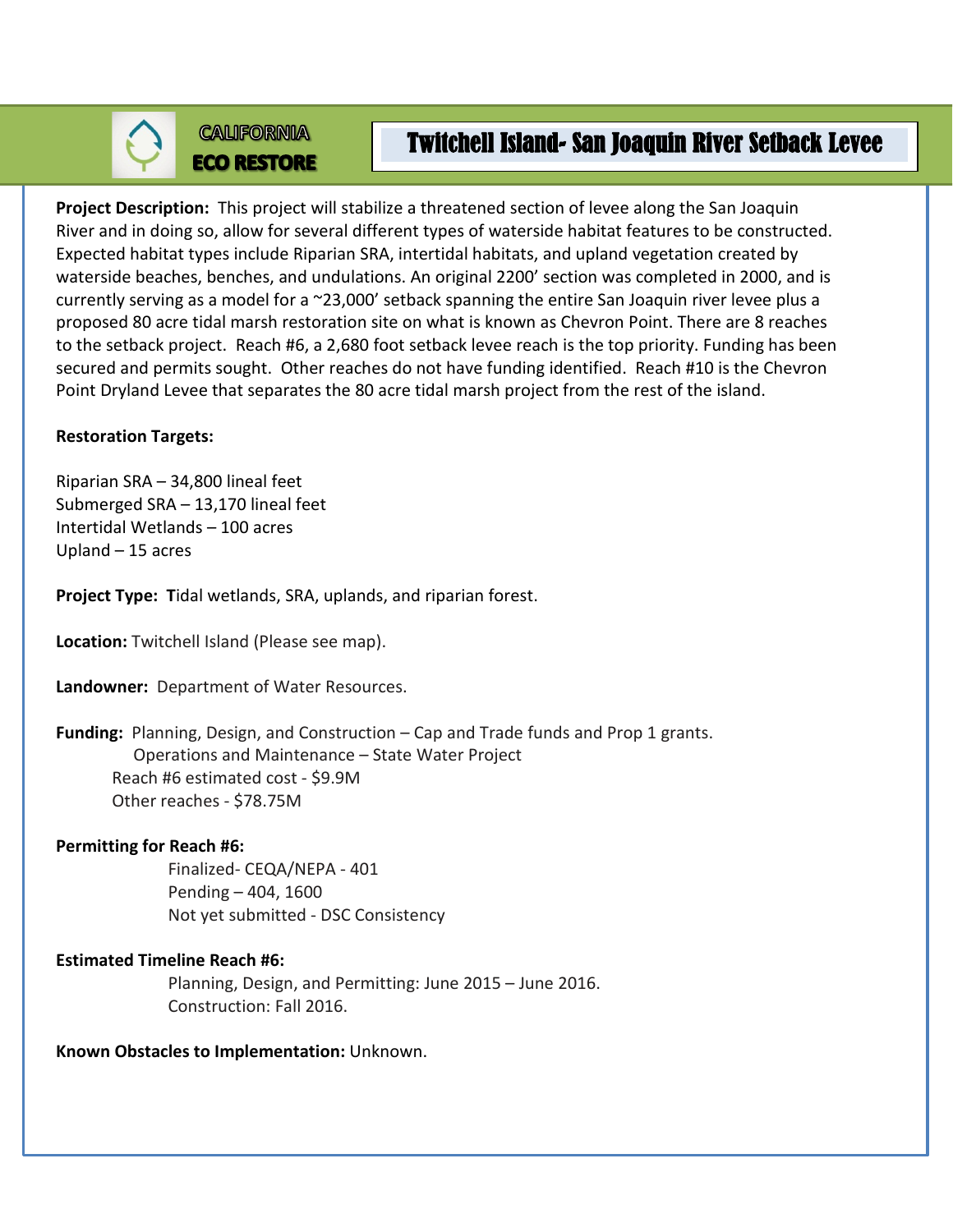#### **Project Proponent:**

Bryan Brock, P.E. Senior WR Engineer [bpbrock@water.ca.gov](mailto:bpbrock@water.ca.gov) (916) 651-0836 Department of Water Resources

#### Specific Location